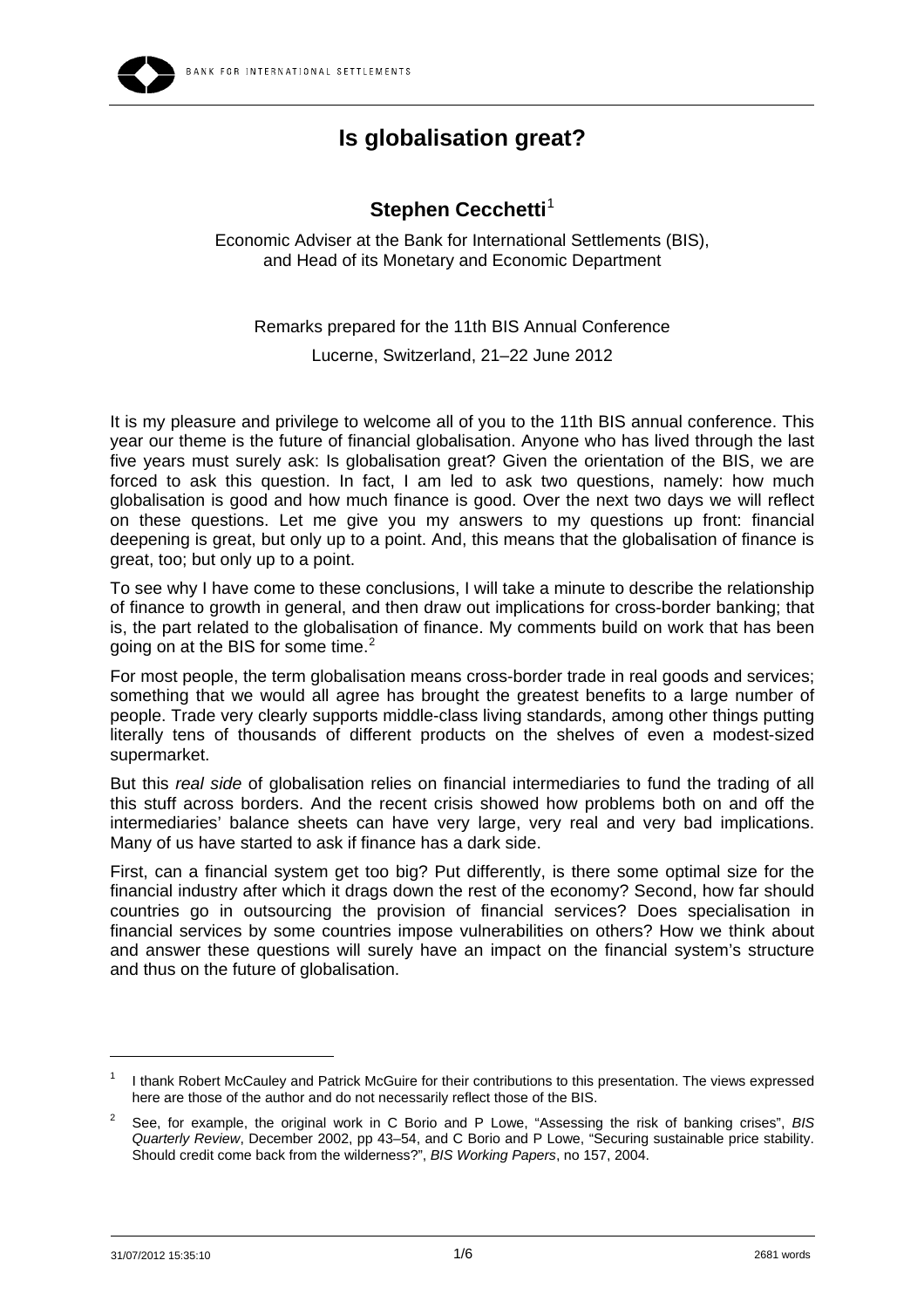

Turning to some facts, consider the relationship between the size of a country's financial system and growth. We teach that, because it allocates scarce resources to their most efficient uses, one of the best ways to promote long-run growth is to promote financial development. And, a sufficiently well-developed financial system provides the opportunity for everyone – households, corporations and governments – to reduce the volatility of their consumption and investment.

It sure sounds like finance is great. But experience shows that a growing financial system is great for a while – until it isn't. Look at how, by encouraging borrowing, the financial system encourages an excessive amount of residential construction in some locations. The results, empty three-car garages in the desert, do not suggest a more efficient use of capital!

Financial development can create fragility. When credit extension goes into reverse, or even just stops, it can induce economic instability and crises. Bankruptcies, credit crunches, bank failures and depressed spending are now the all-too familiar landmarks of the bust that follows a credit-induced boom.

What is more, financial development is not costless. The expansion of finance consumes scarce resources that could be used elsewhere. And finance's large rewards attract the best and the brightest. When I was a student, my classmates dreamed of curing cancer, unifying field theory or flying to Mars. Those in today's cohort want to become hedge fund managers. Given finance's booms and busts, is this the most efficient allocation for such scarce resources? I doubt it.

So, when does financial deepening turn from good to bad and become a drag on the economy? Somewhat surprisingly, we get a consistent story regardless of how we measure financial development.

In our 2011 paper for the Federal Reserve Bank of Kansas City's Jackson Hole Symposium, Madhu Mohanty, Fabrizio Zampolli and I found that the effect of debt – public, household or corporate – turns from good to bad, when it reaches something like 90% of GDP, regardless of the type of debt.<sup>[3](#page-1-0)</sup> To prevent adverse developments  $-$  both natural and man-made  $-$  policy should normally strive to keep debt levels well below this line.

If we measure the scale of the financial industry by employment or output, as Enisse Kharroubi and I do in a paper completed earlier this year, we come to the same conclusion. When average growth in output per worker is plotted, as shown in Graph 1, against the share of employment in finance on the left and value added on the right, a parabola summarises the scatter. (Note that a multivariate regression lies behind these graphs, so that the parabola is a slice out of a more complex surface.) Again, the conclusion emerges that there is a point where both financial development and the financial system's size turn from good to bad.<sup>[5](#page-1-2)</sup> That point lies at 3.2% for the fraction of employment and at 6.5% for the fraction of value added in finance. Based on 2008 data, the United States, Canada, the United Kingdom and Ireland were all beyond the threshold for employment (4.1%, 5.7%, 3.5% and 4.5%). And the United States and Ireland were also beyond the threshold for value added (7.7% and 10.4%).

<span id="page-1-0"></span><sup>3</sup> S Cecchetti, M Mohanty and F Zampolli, "The real effects of debt" in *Achieving maximum long-run growth: proceedings of the Federal Reserve Bank of Kansas City's Jackson Hole Symposium*, 2011, forthcoming.

<span id="page-1-1"></span><sup>4</sup> S Cecchetti and E Kharroubi, "Reassessing the impact of finance on growth", mimeo, January 2012.

<span id="page-1-2"></span><sup>5</sup> The picture using credit-to-GDP yields the now familiar result of a peak at around 100% of GDP.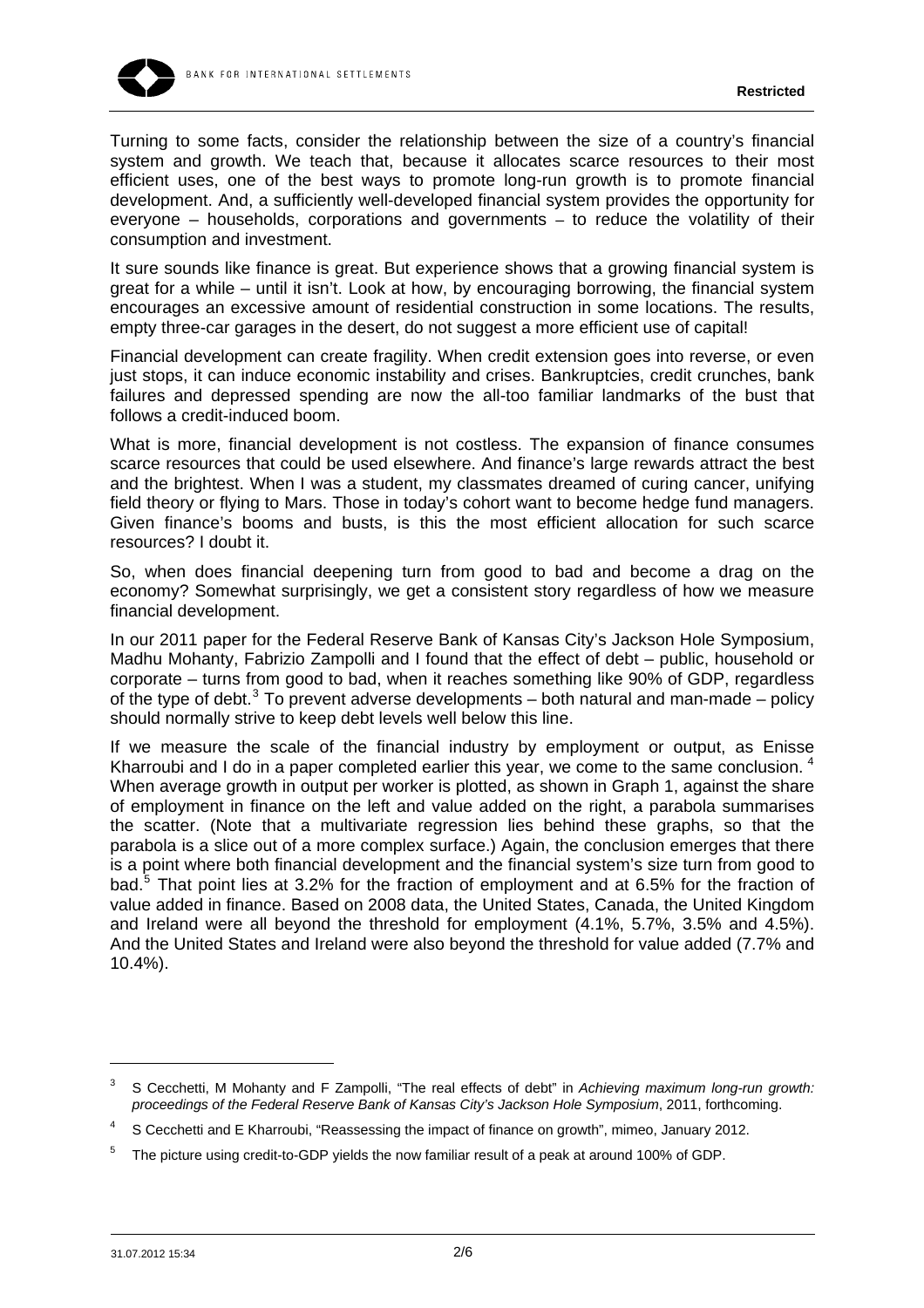### Graph 1

## **Productivity growth and financial sector share**



(16 OECD countries, 1980–2009)

Source: Cecchetti and Kharroubi (2012) based on OECD, *Economic Outlook* and OECD, *STAN*.

Moreover, the evidence suggests that a growing share of the financial system actually slows overall economic growth. Financial sector booms consume scarce resources, especially skilled labour and specialised capital. Panel regressions of the five-year average growth rate of labour productivity on, among other variables, the growth rate of the share of finance in total employment yield the strong negative relationship displayed in Graph 2.

# Graph 2 **Productivity growth and growth in the financial sector**  (16 OECD countries, 1980–2009) 4



Note: This scatter plot represents the partial relationship between labour productivity growth and the growth rate of the employment share of finance, controlling for investment to GDP, employment growth, openness to trade, initial private credit to GDP, initial labour productivity, and country specific dummies.

Source: Cecchetti and Kharroubi (2012) based on OECD, *Economic Outlook* and OECD, *STAN*.

Faster-growing financial employment hurts average productivity growth, as does "too much" value added. In particular, a 1 percentage point increase in the growth rate in finance's share of employment cuts average productivity growth by nearly one-third of one percentage points per year.

Combined, these facts lead to the inescapable conclusion that, beyond a certain point, financial development is bad for an economy. Instead of supplying the oxygen that the real economy needs for healthy growth, it sucks the air out of the system and starts to slowly suffocate it. Households and firms end up with too much debt. And valuable resources are wasted. We need to do something about this.

If financial development is only good up to a point, it follows that financial globalisation might only be good up to a point. Financial globalisation is about

making it irrelevant to investors and borrowers where the services and the funds they draw on are actually located. But the spillovers during the financial crisis, when one country's

Note: The left- (right-) hand scatter plot represents the partial relationship between labour productivity growth and the employment (value added) share of finance, controlling for, investment to GDP, employment growth, openness to trade, initial labour productivity, and country-specific dummies.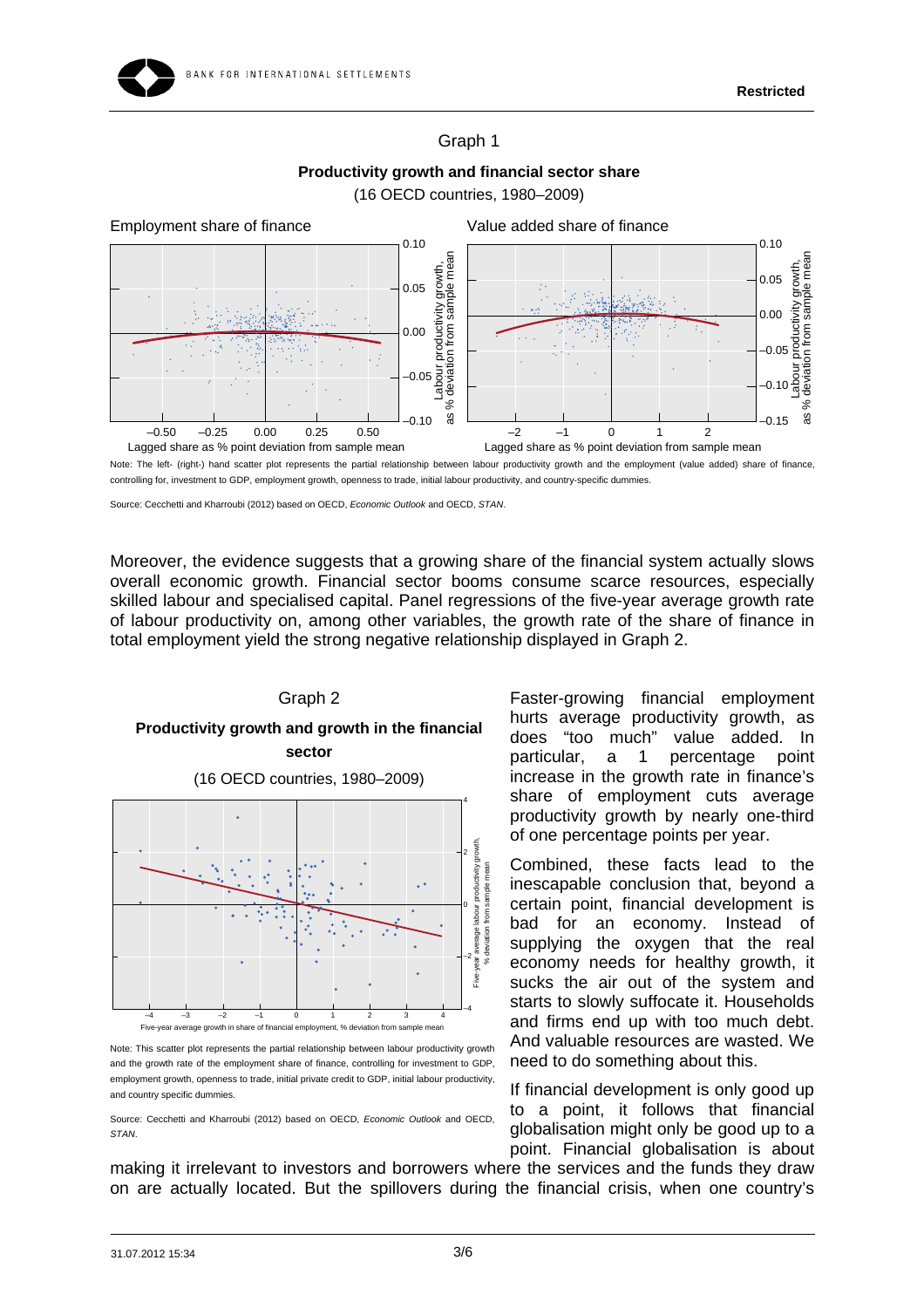troubles spread to others, raise the question: does it matter where the funds are coming from? That is, how should we think about cross-border flows and financial specialisation?

As economists, we are trained to think that specialisation is great. Within an economy, we believe that when individuals exploit comparative advantage, it benefits everyone. And, we have created an entire infrastructure where, for example, I am able to write and speak about macroeconomic and financial stability policy full time, but still purchase groceries. The alternative, where I would barter my insights for food, would surely not work as well.

I'll let you be the judge of whether, in my specific case, the market is yielding the right social solution. But for the world as a whole, global welfare is enhanced when we encourage international trade in goods and services. And international trade benefits emerging and advanced countries alike when it exploits comparative advantage. And this inevitably leads to specialisation.

Trade and specialisation reach their limits where economics meets national security. As an individual, I can rely on someone else to produce my food, trusting that some combination of the market and the legal system will look out for me. But would a country want to outsource its entire food production? And what about energy?

National security concerns dictate that some amount of self-sufficiency is cultivated, simply as a precaution. Some concern about food and energy security is certainly warranted. The same is probably true for strategic technologies. But clothing or coffee security is probably not worth worrying about. Where does finance stand on this spectrum between the essential and the superfluous? More specifically, can countries become vulnerable by excessively specialising in finance or by overly relying on people outside their borders for the provision of financial services? Has financial globalisation gone too far in some countries?

Over the past 30 years, the international financial system has come to be dominated by a relatively small number of large banks headquartered in a handful of advanced counties. Their growth has coincided with a push to remove impediments to the free flow of capital. As a result, a highly concentrated banking sector dominates the international provision of capital and maintains large balance sheet positions with respect to many countries. And when these balance sheet linkages are large (relative to GDP or the capital stock or domestic tax base), problems in one country's financial sector quickly transmit themselves to other countries and markets. In short, financial globalisation is bound up with a specialisation in financial services that makes countries much more vulnerable to each other's mishaps.

The experience of some countries during the crisis suggests that too much international capital, like too much debt, can be bad. For example, credit booms in the years preceding the crisis tended to outrun domestic funding and to depend on funds from abroad at the margin. Countries that relied heavily on international credit sources to finance domestic booms found themselves high and dry when these off-shore sources of funding went into reverse – which happened as soon as the foreign creditor banks ran in to trouble.

A few examples illustrate just how important cross-border credit can become. Graph 3 shows the cases of Ireland and Latvia.<sup>[6](#page-3-0)</sup> The light shaded areas depict credit provided by domestic banks to non-bank borrowers, that is, domestic credit. As you can see from the picture, Ireland's non-bank borrowers also directly tapped cross-border bank credit (shown here as the green shaded area). Such credit – which bypasses the domestic banking system and, as a result, is difficult for local authorities to monitor, much less to constrain – accounted for almost half of total credit to non-financial borrowers in Ireland during the last decade!

<span id="page-3-0"></span><sup>6</sup> S Avdjiev, R McCauley and P McGuire, "Rapid credit growth and international credit: challenges for Asia", *BIS working paper*, no 377, April 2012.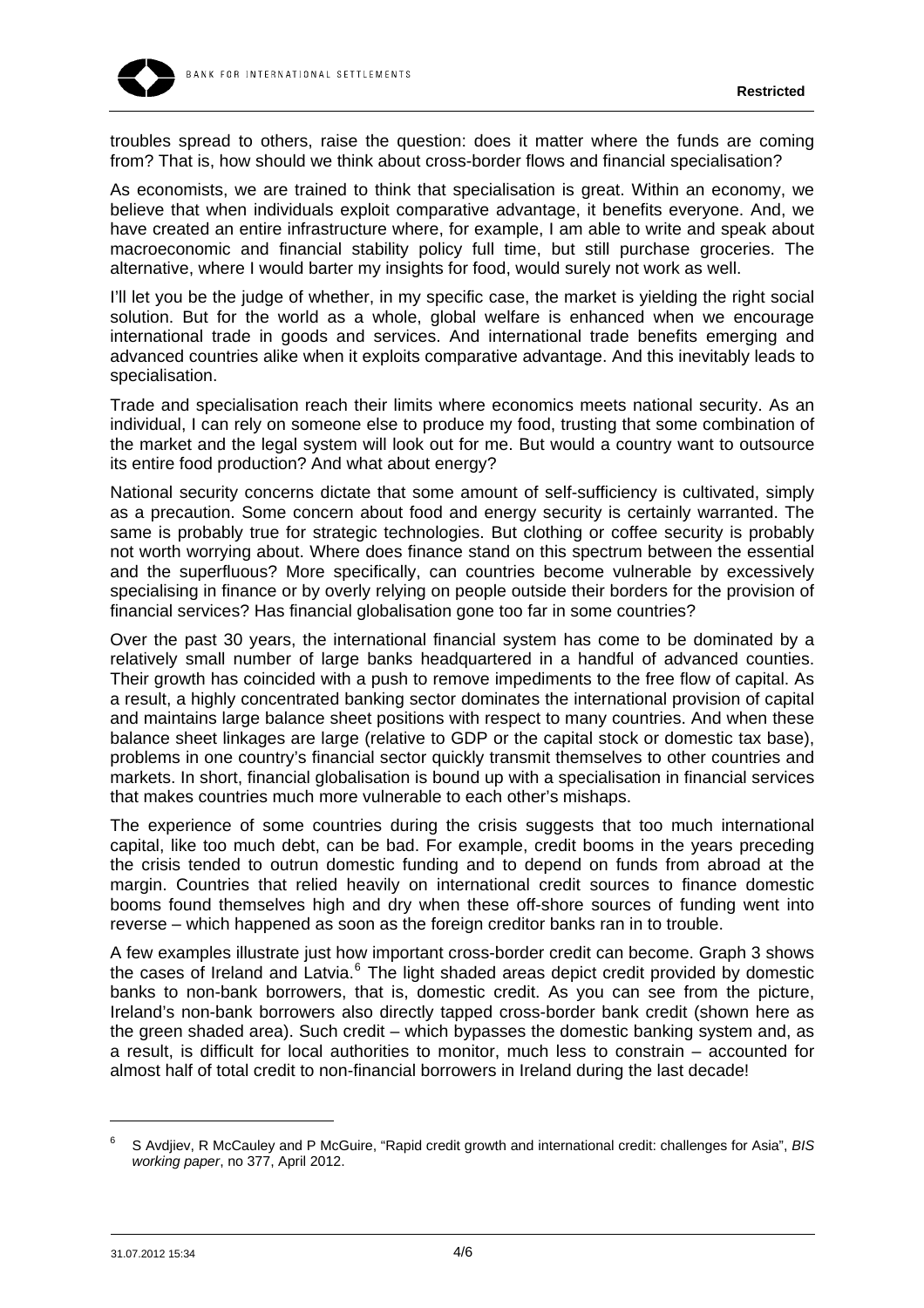### Graph 3



**Bank credit to non-banks**  (at constant end-Q4 2011 exchange rates)

1 The stacked bars indicate total bank credit expressed in US dollars at constant end-Q2 2011 exchange rates, and thus exclude valuation effects. The dotted black line shows unadjusted total bank credit converted into US dollars at contemporaneous exchange rates. 2 BIS reporting banks' cross-border claims on non-banks. Claims include loans and securities, most of which is debt 3 Net cross-border borrowing (liabilities minus claims) from all sectors by banks located in the country. For non-BIS reporting countries (Hungary and Latvia), BIS reporting banks' net cross-border claims on banks in the country.

Sources: IMF, *International Financial Statistics*; BIS locational banking statistics; BIS consolidated banking statistics.

CZ

PE

KR OIN

TR TW

> MX MY

RU SA

SK

International credit can also flow into a booming economy indirectly. In Latvia, shown in the right-hand panel of Graph 3, banks financed their domestic credit expansion by borrowing from abroad. This indirect financing of domestic credit is shown as the dashed brown line. While the credit was actually extended by domestic banks (or local subsidiaries of foreign banks), the funds were raised cross-border.



E Change in

g

AR

CO CLI<sup>S</sup>

ZA

TH

ID

MX

RU SA

TR TW

EC

PH

CZ

−20 −10 0 10 20 30 40 50<br>Change in direct+indirect cross–border share

SK

IN KR

MY PE

#### Graph 4

1 The y-axis shows the change in the ratio of total bank credit (including credit to governments) to GDP over the Q1 2002–Q2 2008 period. Total bank credit is the sum of domestic credit and cross-border bank credit to non-banks in the country. The red lines indicate OLS-predicted values and the gray areas indicate the 95% confidence bands for these regression lines. 2 The x-axis shows the change in the ratio of direct cross-border credit over total bank credit to non-banks (including governments). 3 The x-axis shows the change in the ratio of direct cross-border credit plus net cross-border borrowing by banks in the country (if positive) to total bank credit to non-banks.

Source: Avdjiev, McCauley and McGuire (2012).

CO<br>OCL AFC COM

ZA

PH

TH

−15 −10 −5 0 5 10 15<br>Change in direct cross–border share

EC

ID

AR

−40 −20 0 20 40 60 80 100 Change in ratio of bank credit to GDP

 $\tilde{z}$ 

s.  $\tilde{ }$ Š

Change in ratio of bank credit to GDP

 $\mathbf{S}$